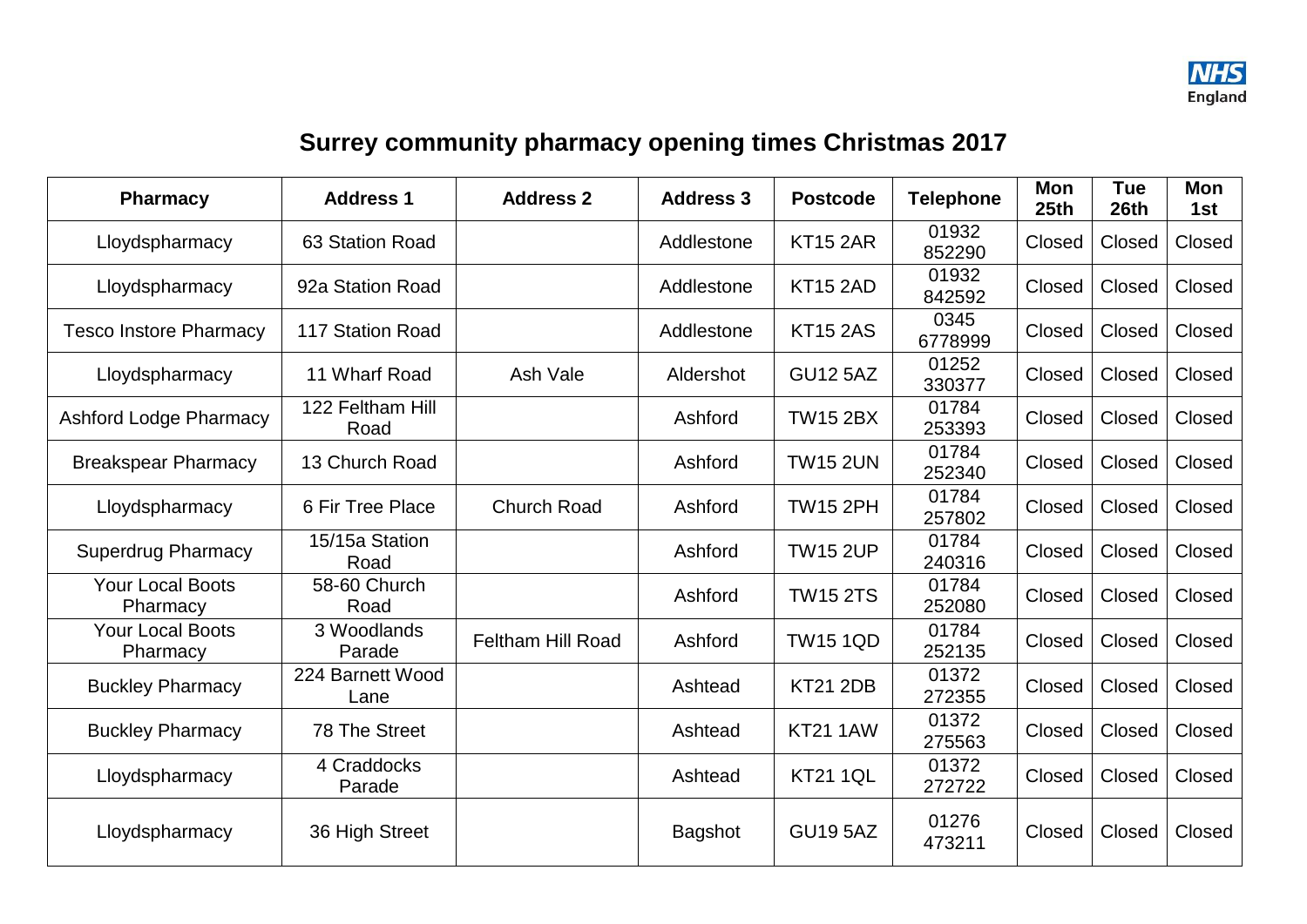| <b>Pharmacy</b>                     | <b>Address 1</b>                     | <b>Address 2</b>        | <b>Address 3</b>   | <b>Postcode</b>     | <b>Telephone</b> | <b>Mon</b><br>25th | <b>Tue</b><br>26th | Mon<br>1st         |
|-------------------------------------|--------------------------------------|-------------------------|--------------------|---------------------|------------------|--------------------|--------------------|--------------------|
| <b>Boots the Chemists</b>           | 85-87 High Street                    |                         | <b>Banstead</b>    | SM7 2NL             | 01737<br>350158  | Closed             | $10:00 -$<br>16:00 | Closed             |
| Lloydspharmacy                      | 30 High Street                       |                         | <b>Banstead</b>    | <b>SM7 2LS</b>      | 01737<br>354720  | Closed             | Closed             | Closed             |
| <b>Madisons Pharmacy</b>            | 25 Nork Way                          |                         | <b>Banstead</b>    | SM7 1PB             | 01737<br>354963  | Closed             | Closed             | Closed             |
| Victoria Chemist                    | 80 High Street                       |                         | <b>Banstead</b>    | <b>SM7 2NN</b>      | 01737<br>357473  | Closed             | Closed             | Closed             |
| <b>Rowlands Pharmacy</b>            | <b>Middle Street</b>                 | <b>Brockham Green</b>   | <b>Betchworth</b>  | RH <sub>3</sub> 7JR | 01737<br>842175  | Closed             | Closed             | Closed             |
| <b>Grove Pharmacy</b>               | 4 Grove Corner,                      | <b>Lower Shott</b>      | <b>Bookham</b>     | KT23 4LP            | 01372<br>453293  | Closed             | Closed             | Closed             |
| <b>Your Local Boots</b><br>Pharmacy | 5 High Street                        |                         | <b>Bookham</b>     | KT234AA             | 01372<br>452067  | Closed             | Closed             | Closed             |
| <b>Your Local Boots</b><br>Pharmacy | 9b High Street                       |                         | <b>Bramley</b>     | GU5 0HF             | 01483<br>893820  | Closed             | Closed             | Closed             |
| <b>Asda Store Pharmacy</b>          | <b>Reigate Road</b>                  |                         | <b>Burgh Heath</b> | <b>KT20 5NZ</b>     | 01737<br>377310  | Closed             | 09:00-<br>18:00    | $10:00 -$<br>18:00 |
| <b>Your Local Boots</b><br>Pharmacy | 103 High Road                        |                         | <b>Byfleet</b>     | <b>KT147QX</b>      | 01932<br>345284  | Closed             | Closed             | Closed             |
| <b>Boots the Chemists</b>           | 26/30 Obelisk Way                    |                         | Camberley          | <b>GU15 3SD</b>     | 01276<br>691006  | Closed             | 08:30-<br>18:00    | $10:30-$<br>16:30  |
| <b>Camberley Pharmacy</b>           | <b>Upper Gordon</b><br>Road Surgery, | 37 Upper Gordon<br>Road | Camberley          | <b>GU15 2HJ</b>     | 01276<br>684633  | Closed             | Closed             | Closed             |
| <b>Heatherside Pharmacy</b>         | 6 Heatheridge<br>Arcade              |                         | Camberley          | <b>GU15 1AX</b>     | 01276<br>29919   | Closed             | Closed             | Closed             |
| Lloydspharmacy                      | 54 High Street                       | Frimley                 | Camberley          | <b>GU167Jf</b>      | 01276<br>21615   | Closed             | Closed             | Closed             |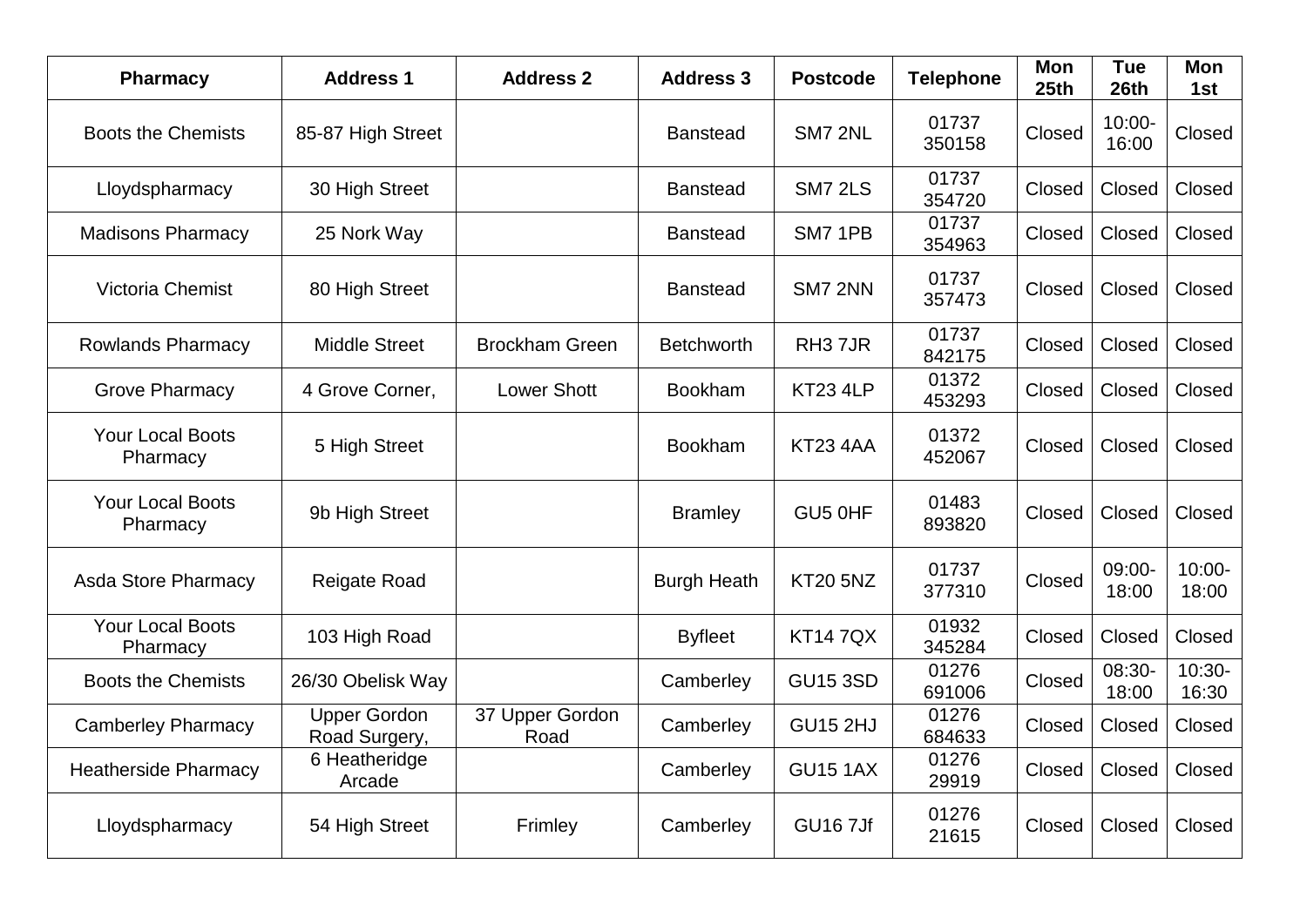| <b>Pharmacy</b>                        | <b>Address 1</b>                    | <b>Address 2</b>                 | <b>Address 3</b>     | <b>Postcode</b> | <b>Telephone</b> | Mon<br>25 <sub>th</sub> | <b>Tue</b><br>26th | <b>Mon</b><br>1st |
|----------------------------------------|-------------------------------------|----------------------------------|----------------------|-----------------|------------------|-------------------------|--------------------|-------------------|
| Lloydspharmacy (Inside<br>Sainsbury's) | <b>Watchmoor Park</b>               | <b>Blackwater Valley</b><br>Road | Camberley            | <b>GU15 3YN</b> | 01276<br>62785   | Closed                  | 08:00-<br>19:00    | 08:00-<br>19:00   |
| <b>Superdrug Pharmacy</b>              | 6/12 Prince of<br><b>Wales Walk</b> |                                  | Camberley            | <b>GU15 3SJ</b> | 01276<br>28474   | Closed                  | Closed             | Closed            |
| <b>Touchwood Pharmacy</b>              | 199 Upper College<br>Ride           |                                  | Camberley            | <b>GU15 4HE</b> | 01276<br>23671   | Closed                  | Closed             | Closed            |
| <b>VSM Pharmacy</b>                    | 124 Frimley Road                    |                                  | Camberley            | <b>GU15 2QN</b> | 01276<br>21002   | Closed                  | Closed             | Closed            |
| <b>Your Local Boots</b><br>Pharmacy    | Park Road<br>Surgery                | 143 Park Road                    | Camberley            | <b>GU15 2NN</b> | 01276<br>21973   | Closed                  | Closed             | Closed            |
| <b>Boots the Chemists</b>              | 34 Church Walk                      |                                  | Caterham             | CR3 6RT         | 01883<br>346257  | Closed                  | Closed             | Closed            |
| <b>Chemitex Ltd</b>                    | 4b High Street                      |                                  | Caterham             | <b>CR3 5UA</b>  | 01883<br>343305  | Closed                  | Closed             | Closed            |
| <b>Vitaltone Pharmacy</b>              | 14 The Square                       |                                  | Caterham             | CR3 6QA         | 01883<br>345500  | Closed                  | Closed             | Closed            |
| <b>Your Local Boots</b><br>Pharmacy    | <b>Eothen House</b>                 | <b>Eothen Close</b>              | Caterham             | CR3 6JU         | 01883<br>343067  | Closed                  | Closed             | Closed            |
| Paydens Pharmacy                       | <b>Guards Avenue</b>                | The Village                      | <b>Caterham Hill</b> | CR3 5XL         | 01883<br>343065  | Closed                  | Closed             | Closed            |
| Honeycomb Chemist                      | 100 Guildford<br>Road               |                                  | Chertsey             | <b>KT16 9AD</b> | 01932<br>564400  | Closed                  | Closed             | Closed            |
| Lloydspharmacy                         | 1 Weir Road                         |                                  | Chertsey             | <b>KT16 8NF</b> | 01932<br>563015  | Closed                  | Closed             | Closed            |
| <b>Your Local Boots</b><br>Pharmacy    | The Green                           |                                  | Chiddingfold         | GU8 4TU         | 01428<br>682011  | Closed                  | Closed             | Closed            |
| Lloydspharmacy                         | 18 Windsor Road                     |                                  | Chobham              | <b>GU24 8LA</b> | 01276<br>858261  | Closed                  | Closed             | Closed            |
| Claygate Pharmacy                      | 25-27 The Parade                    |                                  | Claygate             | <b>KT10 0PD</b> | 01372<br>466116  | Closed                  | Closed             | Closed            |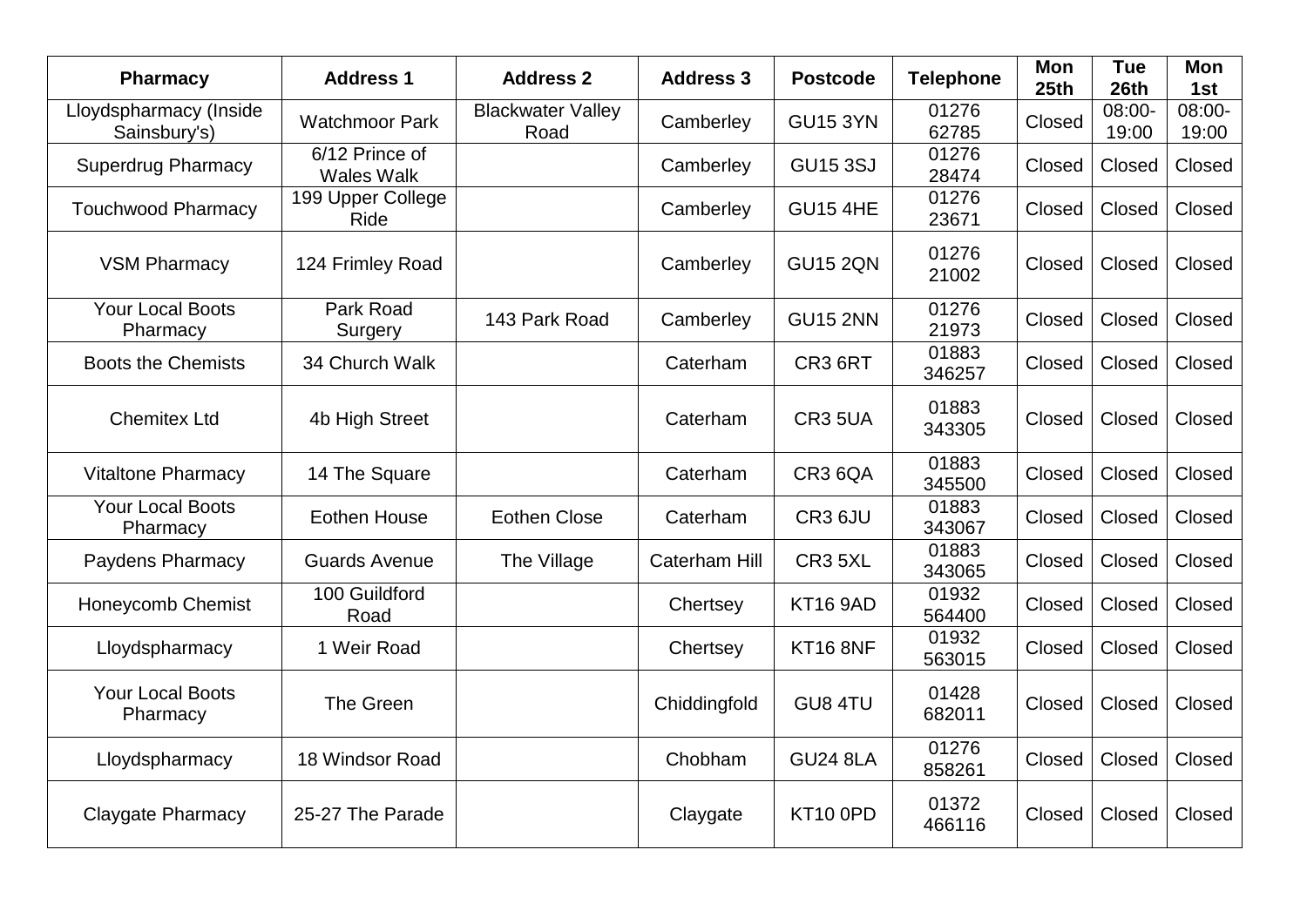| <b>Pharmacy</b>                        | <b>Address 1</b>                | <b>Address 2</b>       | <b>Address 3</b>    | <b>Postcode</b> | <b>Telephone</b> | <b>Mon</b><br>25th | <b>Tue</b><br>26th | Mon<br>1st         |
|----------------------------------------|---------------------------------|------------------------|---------------------|-----------------|------------------|--------------------|--------------------|--------------------|
| <b>Your Local Boots</b><br>Pharmacy    | 107a Hare Lane                  |                        | Claygate            | <b>KT10 0QX</b> | 01372<br>463912  | Closed             | Closed             | Closed             |
| <b>Boots the Chemists</b>              | 22a High Street                 |                        | Cobham              | <b>KT11 3EB</b> | 01932<br>588772  | Closed             | $10:00 -$<br>16:00 | $10:00 -$<br>16:00 |
| Lloydspharmacy                         | 16 High Street                  |                        | Cobham              | <b>KT11 3DY</b> | 01932<br>862113  | Closed             | Closed             | Closed             |
| Lloydspharmacy (Inside<br>Sainsbury's) | <b>Bridge Way</b>               |                        | Cobham              | KT11 1HW        | 01932<br>864386  | Closed             | 09:00-<br>19:00    | $10:00 -$<br>17:00 |
| <b>Rowlands Pharmacy</b>               | Cobham<br>Healthcare<br>Complex | 168 Portsmouth<br>Road | Cobham              | <b>KT11 1HT</b> | 01932<br>862965  | Closed             | Closed             | Closed             |
| <b>Boots the Chemists</b>              | Units 1&2 Village<br>Chambers,  | <b>High Street</b>     | Cranleigh           | GU6 8AT         | 01483<br>274207  | Closed             | $10:00 -$<br>16:00 | $10:00 -$<br>16:00 |
| <b>Cranleigh Pharmacy</b>              | 128 High Street                 |                        | Cranleigh           | GU6 8RF         | 01483<br>274323  | Closed             | Closed             | Closed             |
| <b>Your Local Boots</b><br>Pharmacy    | 2 Mida House                    | Village Way            | Cranleigh           | GU6 8AF         | 01483<br>273274  | $11:00 -$<br>13:00 | $10:00 -$<br>16:00 | $10:00 -$<br>16:00 |
| <b>Boots the Chemists</b>              | 69-71 High Street               |                        | Dorking             | RH4 1AW         | 01306<br>882467  | 15:00-<br>17:00    | $10:00 -$<br>16:00 | $10:00 -$<br>16:00 |
| Medwyn Pharmacy                        | Medwyn Medical<br>Centre        | <b>Reigate Road</b>    | Dorking             | RH4 1SD         | 01306<br>740865  | Closed             | Closed             | Closed             |
| <b>Michael Frith</b>                   | 40 South Street                 |                        | Dorking             | RH4 2HQ         | 01306<br>882728  | Closed             | Closed             | Closed             |
| <b>South Street Pharmacy</b>           | 130 South Street                |                        | Dorking             | RH4 2EU         | 01306<br>884987  | Closed             | Closed             | Closed             |
| Lloydspharmacy                         | <b>7 Station Parade</b>         | Ockham Road<br>South   | <b>East Horsley</b> | <b>KT24 6QN</b> | 01483<br>282242  | Closed             | Closed             | Closed             |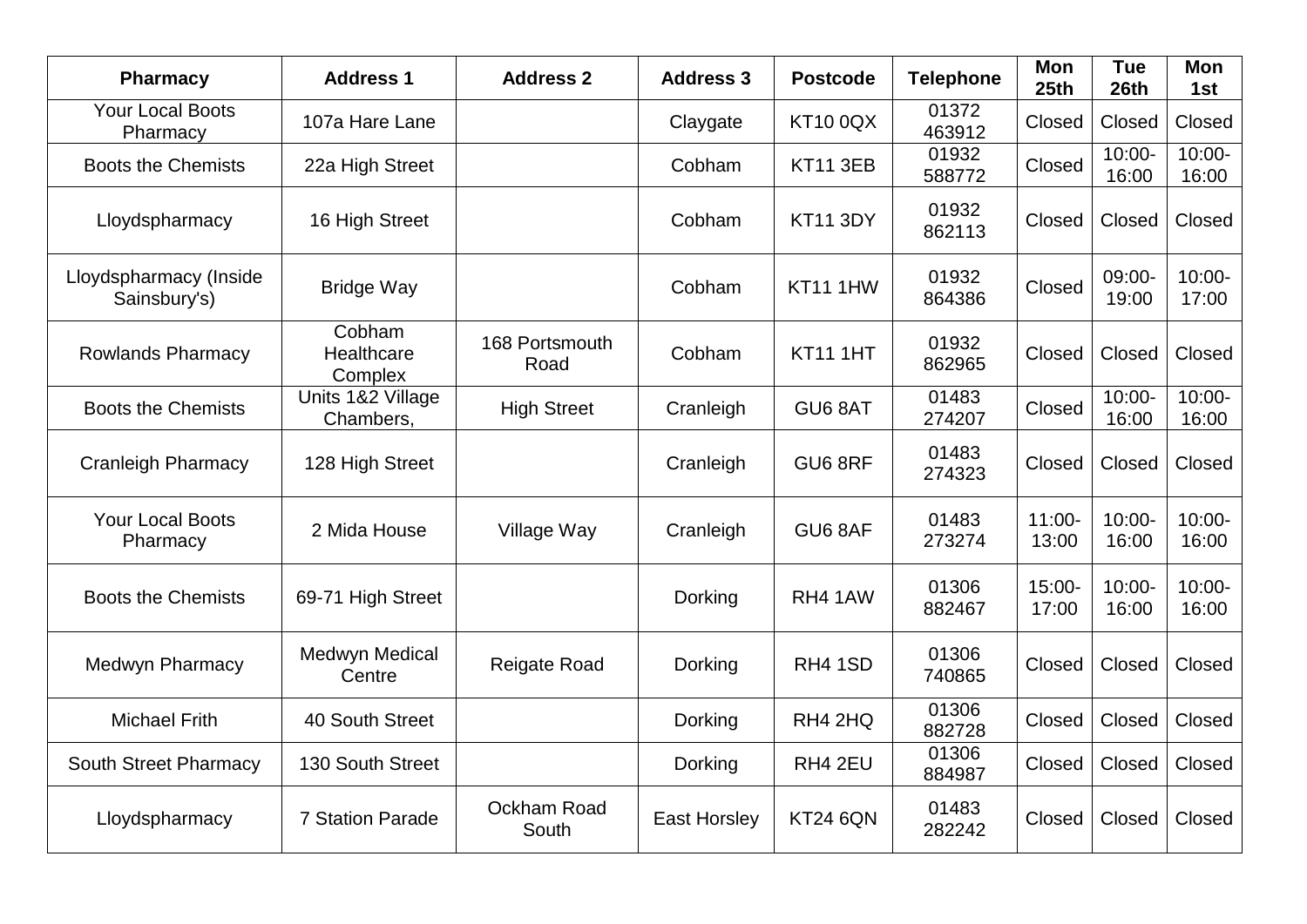| <b>Pharmacy</b>                        | <b>Address 1</b>                    | <b>Address 2</b>    | <b>Address 3</b>    | <b>Postcode</b> | <b>Telephone</b> | <b>Mon</b><br>25 <sub>th</sub> | <b>Tue</b><br>26th | Mon<br>1st         |
|----------------------------------------|-------------------------------------|---------------------|---------------------|-----------------|------------------|--------------------------------|--------------------|--------------------|
| <b>Glenlyn Chemist</b>                 | 115 Molesey Park<br>Road            |                     | <b>East Molesey</b> | KT8 0JX         | 020 8224<br>0300 | Closed                         | Closed             | Closed             |
| <b>Kent Chemist</b>                    | 104 Walton Road                     |                     | <b>East Molesey</b> | KT8 ODL         | 020 8979<br>5168 | Closed                         | Closed             | Closed             |
| <b>Boots the Chemists</b>              | 57 High Street                      |                     | Egham               | <b>TW20 9EX</b> | 01784<br>477281  | $11:00 -$<br>13:00             | Closed             | Closed             |
| <b>Jays Pharmacy</b>                   | 229 Pooley Green<br>Road            |                     | Egham               | <b>TW20 8AS</b> | 01784<br>452502  | Closed                         | Closed             | Closed             |
| Jays Pharmacy Egham                    | 31 The Precinct                     |                     | Egham               | <b>TW20 9HN</b> | 01784<br>435588  | Closed                         | Closed             | Closed             |
| T R Millman Pharmacy                   | 56 High Street                      |                     | Egham               | <b>TW20 9EX</b> | 01784<br>432325  | Closed                         | Closed             | Closed             |
| <b>Elstead Pharmacy</b>                | 2 Carlton House,                    | <b>Milford Road</b> | Elstead             | GU8 6HR         | 01252<br>703322  | Closed                         | Closed             | Closed             |
| <b>Boots the Chemists</b>              | 57 The Ashley<br>Centre             |                     | Epsom               | <b>KT18 5DB</b> | 01372<br>724423  | Closed                         | $10:00 -$<br>17:30 | $10:00 -$<br>17:30 |
| <b>Horton Pharmacy</b>                 | Unit 7 Horton<br><b>Retail Park</b> |                     | Epsom               | <b>KT19 8SP</b> | 01372<br>721749  | Closed                         | Closed             | Closed             |
| Lloydspharmacy                         | The Old Cottage<br>Hospital         | Alexandra Road      | Epsom               | <b>KT17 4BL</b> | 01372<br>742963  | Closed                         | Closed             | Closed             |
| Lloydspharmacy                         | 127 High Street                     |                     | Epsom               | <b>KT19 8EF</b> | 01372<br>723217  | Closed                         | Closed             | Closed             |
| Lloydspharmacy (Inside<br>Sainsbury's) | Kiln Lane                           |                     | Epsom               | <b>KT17 1EQ</b> | 01372<br>729318  | Closed                         | 08:00-<br>19:00    | $10:00 -$<br>16:00 |
| Lloydspharmacy                         | 1 Tattenham<br>Cresent              |                     | Epsom<br>Downs      | <b>KT185QG</b>  | 01737<br>355260  | Closed                         | Closed             | Closed             |
| Paydens Pharmacy                       | 33 Tattenham<br>Cresent             |                     | Epsom<br>Downs      | <b>KT185QJ</b>  | 01737<br>354714  | Closed                         | Closed             | Closed             |
| <b>Boots the Chemists</b>              | 19-21 High Street                   |                     | <b>Esher</b>        | <b>KT10 9RL</b> | 01372<br>464600  | Closed                         | Closed             | Closed             |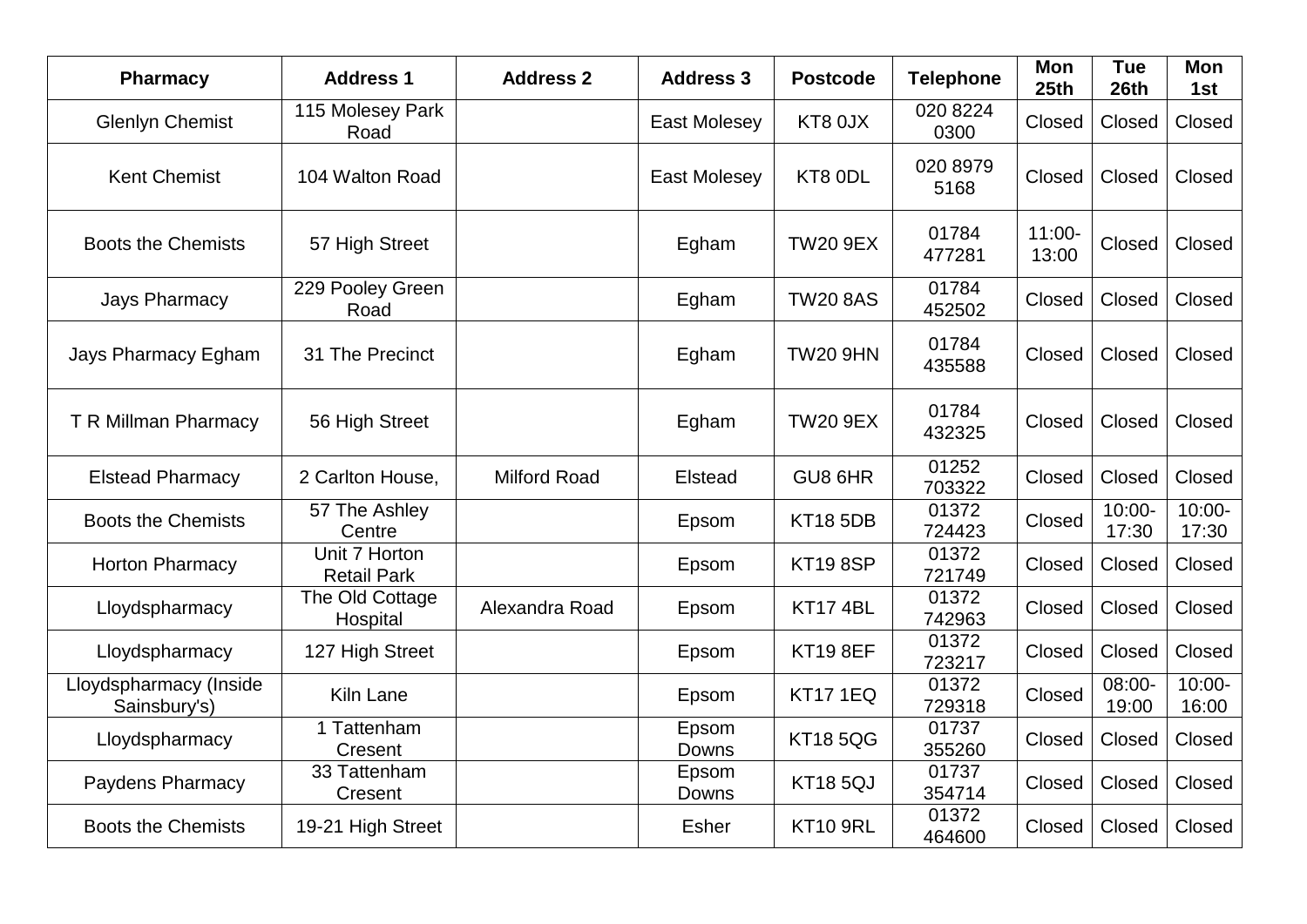| <b>Pharmacy</b>                        | <b>Address 1</b>                    | <b>Address 2</b>        | <b>Address 3</b> | <b>Postcode</b>      | <b>Telephone</b> | Mon<br>25 <sub>th</sub> | <b>Tue</b><br>26th | <b>Mon</b><br>1st  |
|----------------------------------------|-------------------------------------|-------------------------|------------------|----------------------|------------------|-------------------------|--------------------|--------------------|
| <b>Central Pharmacy</b>                | 68 High Street                      |                         | Esher            | <b>KT10 9QS</b>      | 01372<br>464064  | Closed                  | Closed             | Closed             |
| <b>Wallis Jones Pharmacy</b>           | 6 Manor Road<br><b>North</b>        | <b>Hinchley Wood</b>    | <b>Esher</b>     | <b>KT10 0SH</b>      | 020 8398<br>2494 | Closed                  | Closed             | Closed             |
| <b>Ewell House Pharmacy</b>            | 2 Ewell House<br>Parade,            | Epsom Road              | Ewell            | <b>KT17 1NP</b>      | 020 8393<br>2142 | Closed                  | Closed             | Closed             |
| <b>Miles Chemist</b>                   | 96 Chessington<br>Road              |                         | Ewell            | <b>KT19 9UR</b>      | 020 8393<br>1000 | Closed                  | Closed             | Closed             |
| <b>Ricky's Chemist</b>                 | 1-2 Market Parade                   | <b>High Street</b>      | Ewell            | <b>KT17 1SL</b>      | 020 8394<br>0151 | Closed                  | Closed             | Closed             |
| <b>Ruxley Pharmacy</b>                 | 2 Ruxley Lane                       |                         | Ewell            | KT <sub>19</sub> OJD | 020 8393<br>2094 | Closed                  | Closed             | Closed             |
| <b>Binscombe Pharmacy</b>              | <b>Binscombe</b><br>Medical Centre, | 106 Binscombe           | Farncombe        | GU7 3PR              | 01483<br>415151  | Closed                  | Closed             | Closed             |
| <b>Your Local Boots</b><br>Pharmacy    | 2/3 Station Place                   | <b>Farncombe Street</b> | Farncombe        | GU7 3AZ              | 01483<br>416115  | Closed                  | Closed             | Closed             |
| Avicenna Pharmacy                      | 46 Frensham<br>Road                 | Lower Bourne            | Farnham          | <b>GU10 3PX</b>      | 01252<br>715626  | Closed                  | Closed             | Closed             |
| <b>Boots the Chemists</b>              | 48/49 The<br>Borough                |                         | Farnham          | GU97NW               | 01252<br>715121  | Closed                  | $10:00 -$<br>16:00 | $10:00 -$<br>16:00 |
| <b>Heath End Pharmacy</b>              | 103 Farnborough<br>Road             | <b>Heath End</b>        | Farnham          | GU9 9AW              | 01252<br>323289  | Closed                  | Closed             | Closed             |
| <b>Lalys Chemist</b>                   | 4a Downing Street                   |                         | Farnham          | GU9 7PB              | 01252<br>723326  | Closed                  | Closed             | Closed             |
| Lloydspharmacy (Inside<br>Sainsbury's) | <b>Water Lane</b>                   |                         | Farnham          | GU9 9NJ              | 01252<br>721957  | Closed                  | $10:00 -$<br>16:00 | $10:00 -$<br>16:00 |
| <b>Rowlands Pharmacy</b>               | Farnham Hospital                    | <b>Hale Road</b>        | Farnham          | GU9 9QL              | 01252<br>715662  | Closed                  | Closed             | Closed             |
| Vaughan James Chemist                  | 113a West Street                    |                         | Farnham          | GU9 7HH              | 01252<br>716274  | Closed                  | Closed             | Closed             |
| <b>Fernhurst Pharmacy</b>              | 1 Crossfield                        | Vann Road               | Fernhurst        | <b>GU27 3JL</b>      | 01428<br>644050  | Closed                  | Closed             | Closed             |
| <b>Cannon Court Pharmacy</b>           | 17b Cannon Grove                    |                         | Fetcham          | <b>KT22 9LG</b>      | 01372<br>373777  | Closed                  | Closed             | Closed             |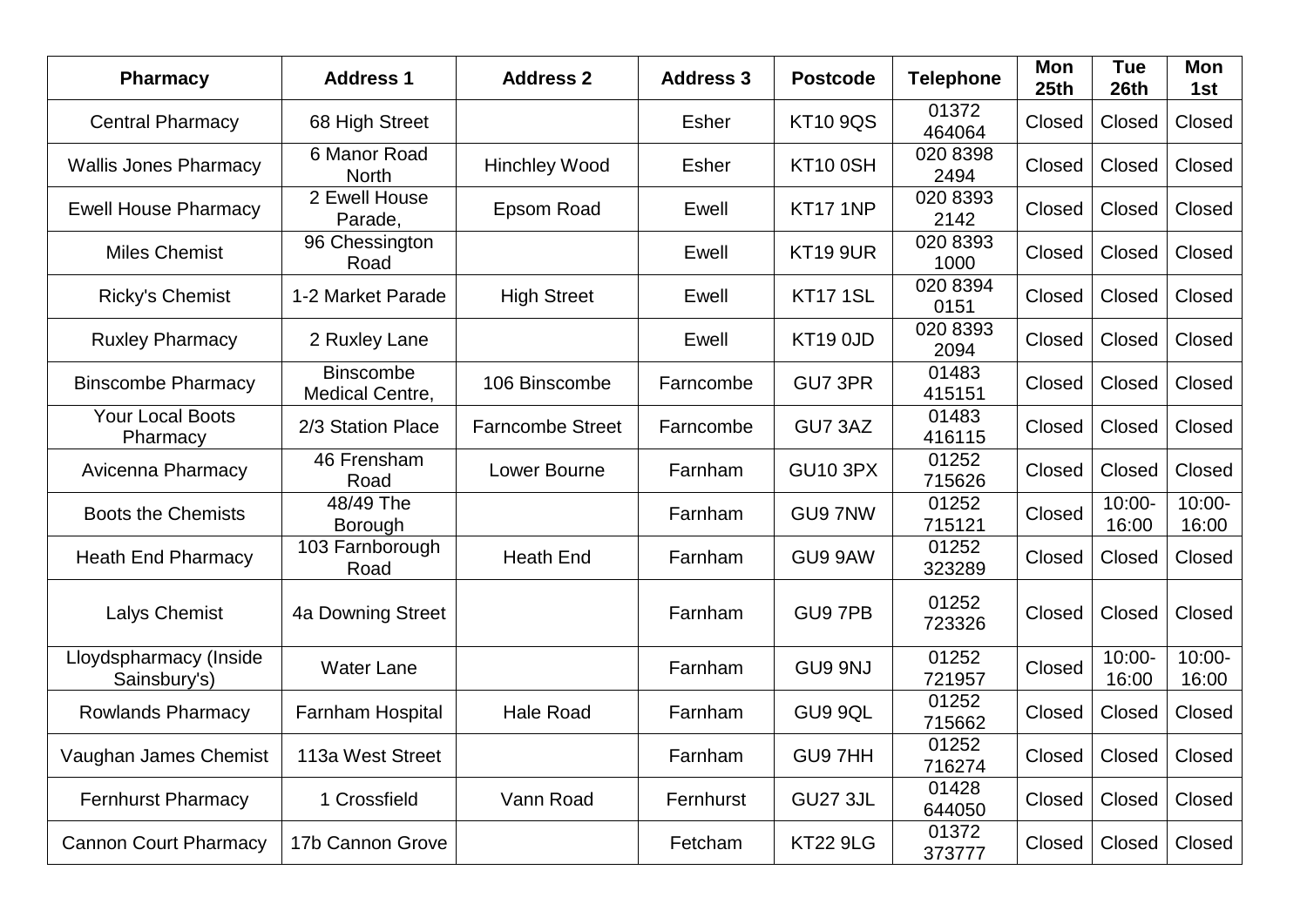| <b>Pharmacy</b>                        | <b>Address 1</b>              | <b>Address 2</b>        | <b>Address 3</b>     | <b>Postcode</b>     | <b>Telephone</b> | <b>Mon</b><br>25th | <b>Tue</b><br>26th            | Mon<br>1st         |
|----------------------------------------|-------------------------------|-------------------------|----------------------|---------------------|------------------|--------------------|-------------------------------|--------------------|
| <b>Your Local Boots</b><br>Pharmacy    | 147 Cobham Road               |                         | Fetcham              | <b>KT22 9HX</b>     | 01372<br>372723  | Closed             | Closed                        | Closed             |
| <b>Ram Chemist</b>                     | 4 Beaumaris<br>Parade         | <b>Balmoral Road</b>    | Frimley              | <b>GU16 8UR</b>     | 01252<br>835095  | Closed             | Closed                        | Closed             |
| <b>Your Local Boots</b><br>Pharmacy    | 11 The Parade                 |                         | Frimley              | <b>GU16 7HY</b>     | 01276<br>63636   | 15:00-<br>17:00    | Closed                        | Closed             |
| <b>Your Local Boots</b><br>Pharmacy    | 261 Frimley Green<br>Road     |                         | <b>Frimley Green</b> | <b>GU16 6LD</b>     | 01252<br>835505  | Closed             | Closed                        | Closed             |
| <b>Boots the Chemists</b>              | 88/92 High Street             |                         | Godalming            | GU7 1DW             | 01483<br>415595  | Closed             | $10:00 -$<br>16:00            | $10:00 -$<br>16:00 |
| <b>Charles S Bullen</b><br>Stomacare   | 8a Farncombe<br><b>Street</b> | Farcombe                | Godalming            | GU7 3AY             | 0800 888<br>501  | Closed             | Closed                        | Closed             |
| <b>Godalming Pharmacy</b>              | 34-36 High Street             |                         | Godalming            | <b>GU7 1DZ</b>      | 01483<br>416696  | Closed             | Closed                        | Closed             |
| Lloydspharmacy                         | <b>Catteshall Mill</b>        | <b>Cattershall Road</b> | Godalming            | GU7 1NJ             | 01483<br>420002  | Closed             | Closed                        | Closed             |
| Lloydspharmacy (Inside<br>Sainsbury's) | Woolsack Way                  |                         | Godalming            | GU7 1LQ             | 01483<br>704908  | Closed             | 09:00-<br>19:00               | 09:00-<br>19:00    |
| <b>Milford Pharmacy</b>                | Portsmouth Road               | Milford                 | Godalming            | <b>GU8 5DR</b>      | 01483<br>417342  | $11:00 -$<br>14:00 | Closed                        | Closed             |
| Lloydspharmacy                         | 72 High Street                |                         | Godstone             | RH98LW              | 01883<br>742345  | Closed             | Closed                        | Closed             |
| <b>Boots the Chemists</b>              | 85/89 High Street             |                         | Guildford            | <b>GU1 3DS</b>      | 01483<br>561776  | Closed             | $\overline{07:00}$ -<br>18:00 | 09:00-<br>18:00    |
| Dapdune Pharmacy                       | <b>Wharf Road</b>             |                         | Guildford            | GU1 4RP             | 01483<br>452030  | Closed             | Closed                        | Closed             |
| <b>Direct Pharmacy</b>                 | 2-8 Madrid Road               |                         | Guildford            | GU <sub>2</sub> 7NT | 01483<br>504461  | Closed             | Closed                        | Closed             |
| <b>Guildford Chemist</b>               | 125 Worplesdon<br>Road        |                         | Guildford            | GU <sub>2</sub> 9XA | 01483<br>561805  | Closed             | Closed                        | Closed             |
| Lloydspharmacy                         | 119 Aldershot<br>Road         |                         | Guildford            | <b>GU2 8BE</b>      | 01483<br>564320  | Closed             | Closed                        | Closed             |
| Lloydspharmacy (Inside<br>Sainsbury's) | Clay Lane                     | Old London Road         | Guildford            | <b>GU4 7JU</b>      | 01483<br>566076  | Closed             | $10:00 -$<br>16:00            | $10:00 -$<br>16:00 |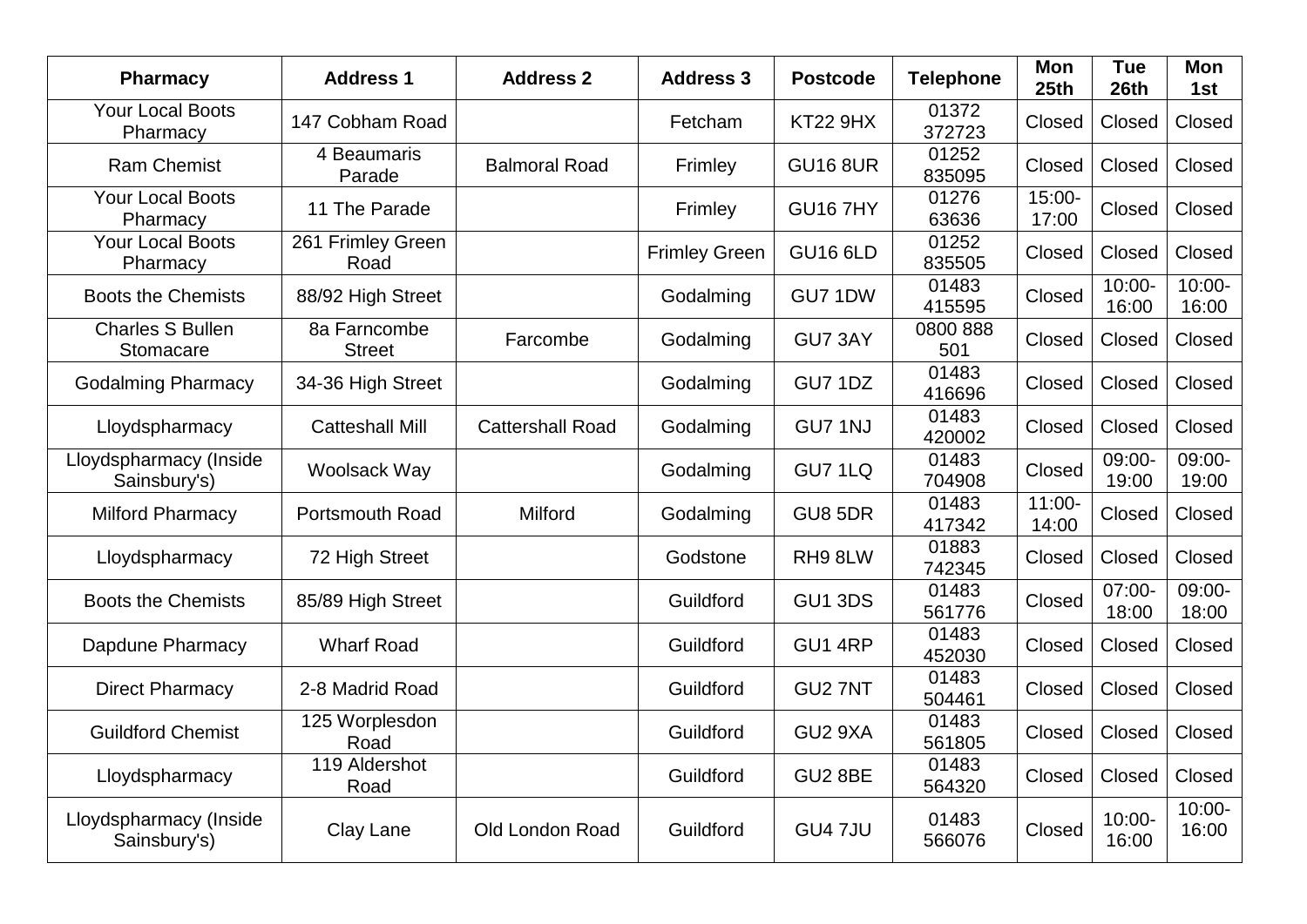| <b>Pharmacy</b>                     | <b>Address 1</b>                   | <b>Address 2</b>   | <b>Address 3</b> | <b>Postcode</b>     | <b>Telephone</b> | Mon<br>25th        | <b>Tue</b><br>26th | <b>Mon</b><br>1st  |
|-------------------------------------|------------------------------------|--------------------|------------------|---------------------|------------------|--------------------|--------------------|--------------------|
| <b>Superdrug Pharmacy</b>           | 101 High Street                    |                    | Guildford        | GU1 3DP             | 01483<br>560355  | Closed             | Closed             | Closed             |
| <b>Tesco Instore Pharmacy</b>       | Ashenden Road                      |                    | Guildford        | GU2 7UN             | 0345<br>6779310  | Closed             | Closed             | Closed             |
| <b>Wonersh Pharmacy</b>             | <b>The Street</b>                  | Wonersh            | Guildford        | GU5 OPE             | 01483<br>890683  | Closed             | Closed             | Closed             |
| <b>Your Local Boots</b><br>Pharmacy | <b>St Luke's Surgery</b>           | <b>Warren Road</b> | Guildford        | GU1 3JH             | 01483<br>504244  | 15:00-<br>17:00    | Closed             | Closed             |
| <b>Your Local Boots</b><br>Pharmacy | 12 Stoughton<br>Road               |                    | Guildford        | GU1 1LL             | 01483<br>573779  | Closed             | Closed             | Closed             |
| <b>Your Local Boots</b><br>Pharmacy | 4 Aldershot Road                   |                    | Guildford        | GU2 8AF             | 01483<br>562739  | Closed             | Closed             | Closed             |
| <b>Your Local Boots</b><br>Pharmacy | 227 Epsom Road                     | <b>Merrow</b>      | Guildford        | <b>GU1 2RE</b>      | 01483<br>504969  | Closed             | Closed             | Closed             |
| <b>Your Local Boots</b><br>Pharmacy | 4 Kingfisher<br>Parade             | <b>Merrow</b>      | Guildford        | GU4 7EW             | 01483<br>572421  | Closed             | Closed             | Closed             |
| <b>Boots the Chemists</b>           | 38 High Street                     |                    | Haslemere        | <b>GU27 2HJ</b>     | 01428<br>643717  | Closed             | $10:00 -$<br>16:00 | $10:00 -$<br>16:00 |
| <b>Haslemere Pharmacy</b>           | <b>Haslemere Health</b><br>Centre, | Church Lane        | Haslemere        | <b>GU27 2BQ</b>     | 01428<br>656143  | Closed             | Closed             | Closed             |
| Lloydspharmacy                      | 5/7 Junction Place                 | Shottermill        | Haslemere        | <b>GU27 1LE</b>     | 01428<br>642120  | $11:00 -$<br>13:00 | Closed             | Closed             |
| Lloydspharmacy                      | 30 High Street                     |                    | Haslemere        | <b>GU27 2HJ</b>     | 01428<br>651115  | Closed             | Closed             | Closed             |
| Lloydspharmacy                      | <b>Churt Road</b>                  |                    | Hindhead         | <b>GU26 6NL</b>     | 01428<br>605011  | Closed             | Closed             | Closed             |
| <b>Boots the Chemists</b>           | 8 High Street                      |                    | Horley           | RH <sub>6</sub> 7AY | 01293<br>782497  | Closed             | $10:00 -$<br>16:00 | $10:00 -$<br>16:00 |
| Horley Late Night<br>Pharmacy       | 125 Victoria Road                  |                    | Horley           | RH <sub>6</sub> 7AS | 01293<br>776616  | Closed             | Closed             | Closed             |
| Lloydspharmacy                      | 96 Victoria Road                   |                    | Horley           | RH <sub>6</sub> 7AB | 01293<br>773665  | Closed             | Closed             | Closed             |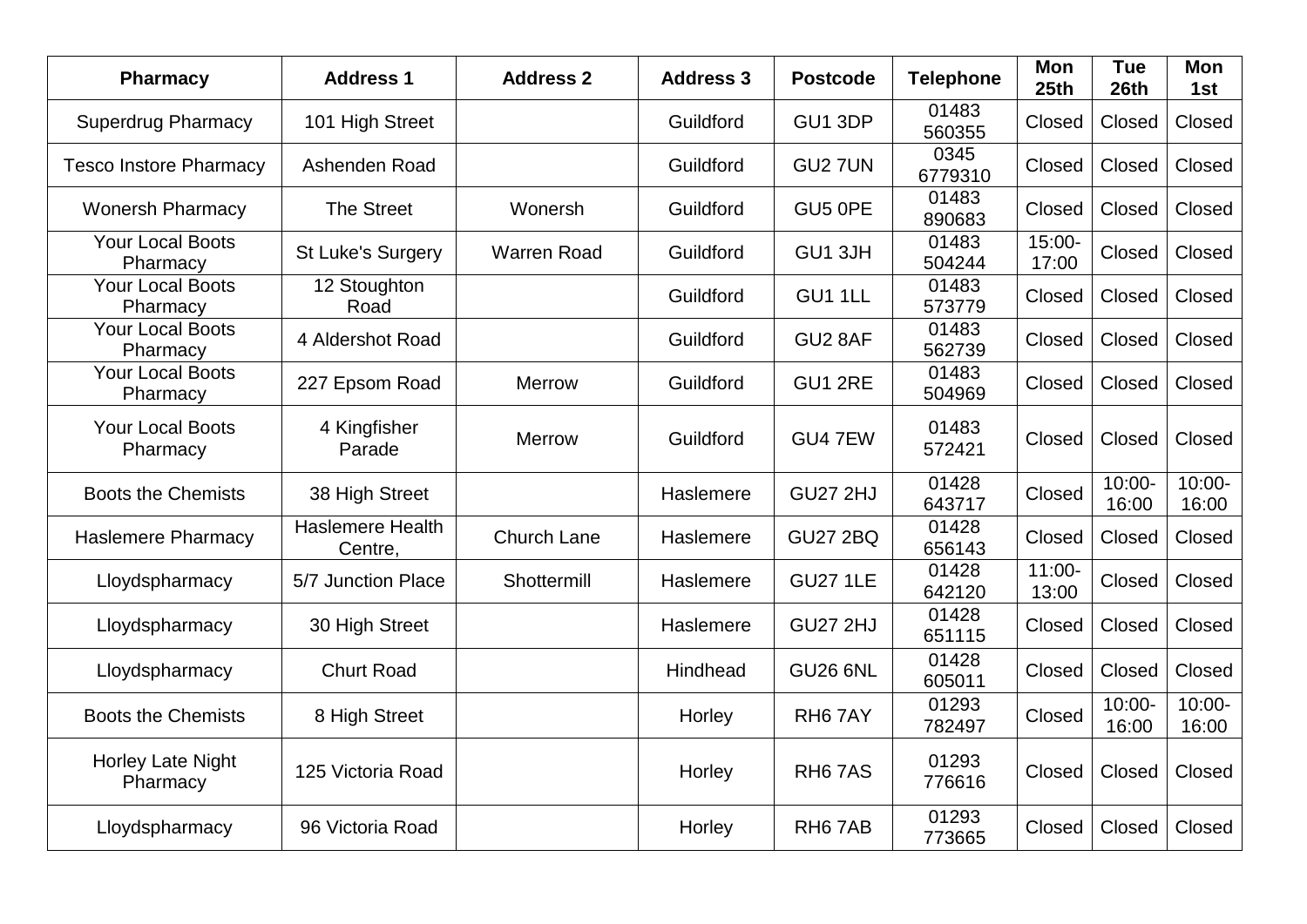| <b>Pharmacy</b>                     | <b>Address 1</b>                | <b>Address 2</b>     | <b>Address 3</b> | <b>Postcode</b>                 | <b>Telephone</b> | Mon<br>25th | <b>Tue</b><br>26th | Mon<br>1st         |
|-------------------------------------|---------------------------------|----------------------|------------------|---------------------------------|------------------|-------------|--------------------|--------------------|
| Lloydspharmacy                      | <b>Horley Health</b><br>Centre, | <b>Kings Road</b>    | Horley           | RH <sub>6</sub> 7D <sub>G</sub> | 01293<br>782052  | Closed      | Closed             | Closed             |
| <b>Park Parade Pharmacy</b>         | 90 Brighton Road                |                      | Horley           | RH <sub>6</sub> 7JQ             | 01293<br>783315  | Closed      | Closed             | Closed             |
| <b>Tesco Instore Pharmacy</b>       | Reigate Road                    | Hookwood             | Horley           | RH <sub>6</sub> 0AT             | 0345<br>6779292  | Closed      | Closed             | Closed             |
| <b>Horsell Pharmacy</b>             | 91 High Street                  |                      | Horsell          | <b>GU21 4SY</b>                 | 01483<br>772494  | Closed      | Closed             | Closed             |
| <b>Your Local Boots</b><br>Pharmacy | 11-13 The<br><b>Broadway</b>    |                      | Knaphill         | <b>GU21 2DR</b>                 | 01483<br>472328  | Closed      | Closed             | Closed             |
| <b>Boots the Chemists</b>           | 11 Swan Court                   |                      | Leatherhead      | <b>KT22 8AN</b>                 | 01372<br>372751  | Closed      | $10:00 -$<br>16:00 | $10:00 -$<br>16:00 |
| Day Lewis Pharmacy                  | 4 The Parade                    | <b>Kingston Road</b> | Leatherhead      | <b>KT227SR</b>                  | 01372<br>373110  | Closed      | Closed             | Closed             |
| <b>Lightwater Pharmacy</b>          | 48 Guildford Road               |                      | Lightwater       | <b>GU18 5SD</b>                 | 01276<br>472310  | Closed      | Closed             | Closed             |
| <b>Your Local Boots</b><br>Pharmacy | 43/45 Guildford<br>Road         |                      | Lightwater       | <b>GU18 5SA</b>                 | 01276<br>479875  | Closed      | Closed             | Closed             |
| <b>Your Local Boots</b><br>Pharmacy | 8 East Grinstead<br>Road        |                      | Lingfield        | RH7 6EP                         | 01342<br>833831  | Closed      | Closed             | Closed             |
| Day Lewis Pharmacy                  | 55 Nutfield Road                |                      | Merstham         | RH1 3ER                         | 01737<br>642587  | Closed      | Closed             | Closed             |
| Day Lewis Pharmacy                  | 27a Bletchingley<br>Road        |                      | Merstham         | RH1 3HY                         | 01737<br>642805  | Closed      | Closed             | Closed             |
| Lloydspharmacy                      | 6 Brox Road                     |                      | Ottershaw        | KT16 OHL                        | 01932<br>872583  | Closed      | Closed             | Closed             |
| Lloydspharmacy                      | 2 Heath Buildings               | <b>High Street</b>   | Oxshott          | <b>KT22 0JN</b>                 | 01372<br>842177  | Closed      | Closed             | Closed             |
| <b>Boots the Chemists</b>           | 48 Station Road<br>East         |                      | Oxted            | RH8 0PG                         | 01883<br>712620  | Closed      | $10:00 -$<br>16:00 | $10:00 -$<br>16:00 |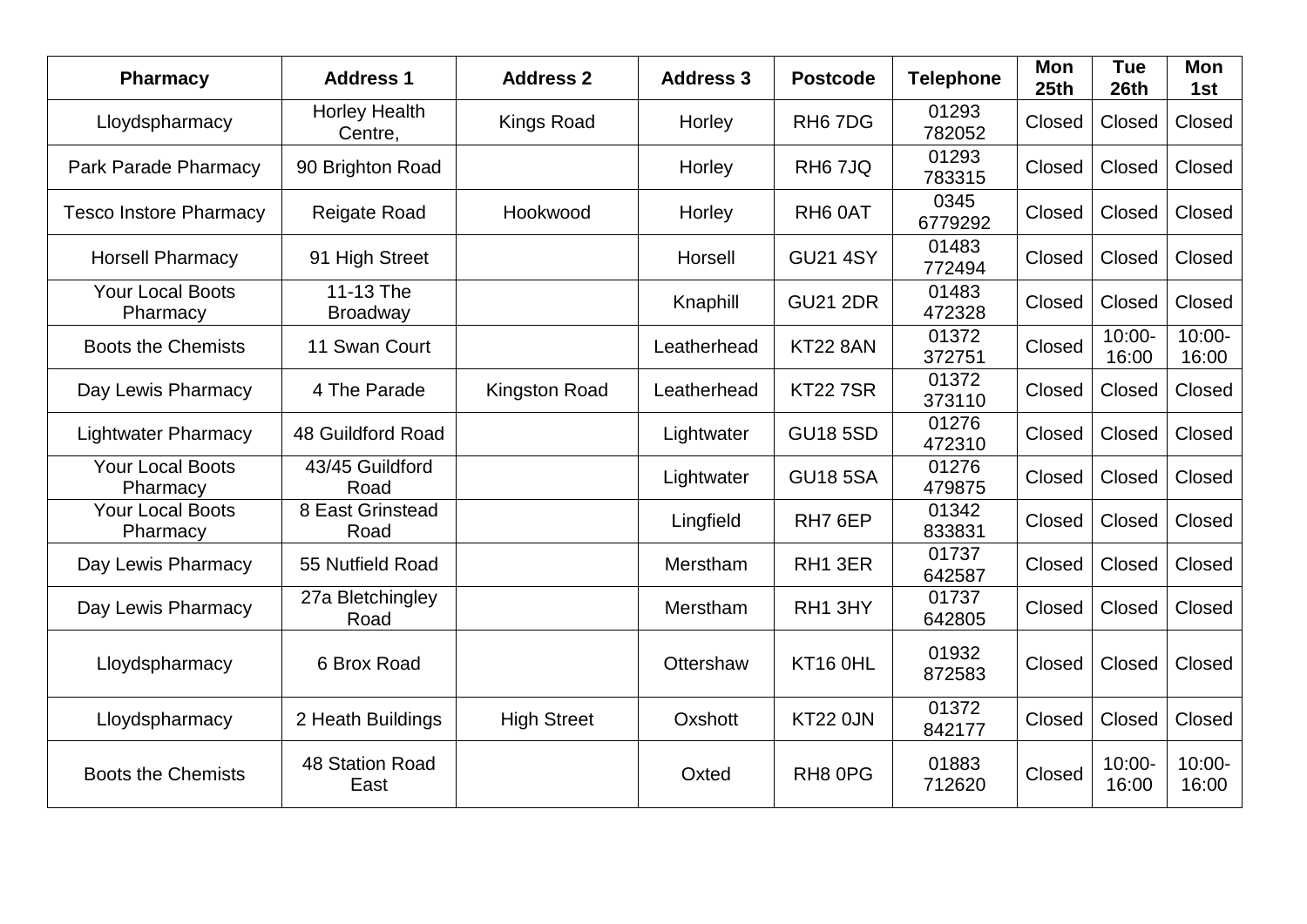| <b>Pharmacy</b>                     | <b>Address 1</b>         | <b>Address 2</b>   | <b>Address 3</b> | <b>Postcode</b>     | <b>Telephone</b> | <b>Mon</b><br>25 <sub>th</sub> | <b>Tue</b><br>26th | <b>Mon</b><br>1st            |
|-------------------------------------|--------------------------|--------------------|------------------|---------------------|------------------|--------------------------------|--------------------|------------------------------|
| Paydens Pharmacy                    | 22 Station Road<br>East  |                    | Oxted            | RH8 0PG             | 01883<br>712081  | Closed                         | Closed             | Closed                       |
| <b>Raimins Chemist</b>              | 224 Pollards Oak<br>Road | <b>Hurst Green</b> | Oxted            | RH8 0JP             | 01883<br>712266  | Closed                         | Closed             | Closed                       |
| <b>Boots the Chemists</b>           | 9-13 High Street         |                    | Redhill          | RH1 1RD             | 01737<br>761037  | $10:30-$<br>14:30              | 09:00-<br>17:00    | 09:00-<br>17:00              |
| <b>Garlands Pharmacy</b>            | 160 Garlands<br>Road     |                    | Redhill          | RH1 6NZ             | 01737<br>762295  | Closed                         | Closed             | Closed                       |
| <b>Kamsons Pharmacy</b>             | 14 Thornton Side         | Holmethorpe        | Redhill          | RH1 2NP             | 01737<br>643220  | Closed                         | Closed             | Closed                       |
| T H Dolman                          | 9 Linkfield Corner       |                    | Redhill          | RH <sub>1</sub> 1BD | 01737<br>761444  | Closed                         | Closed             | Closed                       |
| <b>Your Local Boots</b><br>Pharmacy | 33 Station Road          |                    | Redhill          | RH1 1QH             | 01737<br>762776  | Closed                         | Closed             | Closed                       |
| <b>Boots the Chemists</b>           | 34-36 High Street        |                    | Reigate          | RH <sub>2</sub> 9AT | 01737<br>242833  | Closed                         | $10:30-$<br>16:30  | $10:30-$<br>16:30            |
| Day Lewis Pharmacy                  | 65 Bell Street           |                    | Reigate          | RH <sub>2</sub> 7AQ | 01737<br>243484  | Closed                         | Closed             | Closed                       |
| <b>Morrisons Pharmacy</b>           | <b>Bell Street</b>       |                    | Reigate          | RH <sub>2</sub> 7BA | 01737<br>249132  | Closed                         | $10:00 -$<br>16:00 | $\overline{1}0:00-$<br>16:00 |
| <b>Townsend Chemist</b>             | 1 Western Parade         | Woodhatch          | Reigate          | RH <sub>2</sub> 8AU | 01737<br>244926  | Closed                         | Closed             | Closed                       |
| <b>Woodhatch Pharmacy</b>           | 5 Prices Lane            | Woodhatch          | Reigate          | RH <sub>2</sub> 8BB | 01737<br>245259  | Closed                         | Closed             | Closed                       |
| <b>Mediwise Pharmacy</b>            | 32 Brighton Road         |                    | Salfords         | <b>RH1 5BX</b>      | 01737<br>887771  | Closed                         | Closed             | Closed                       |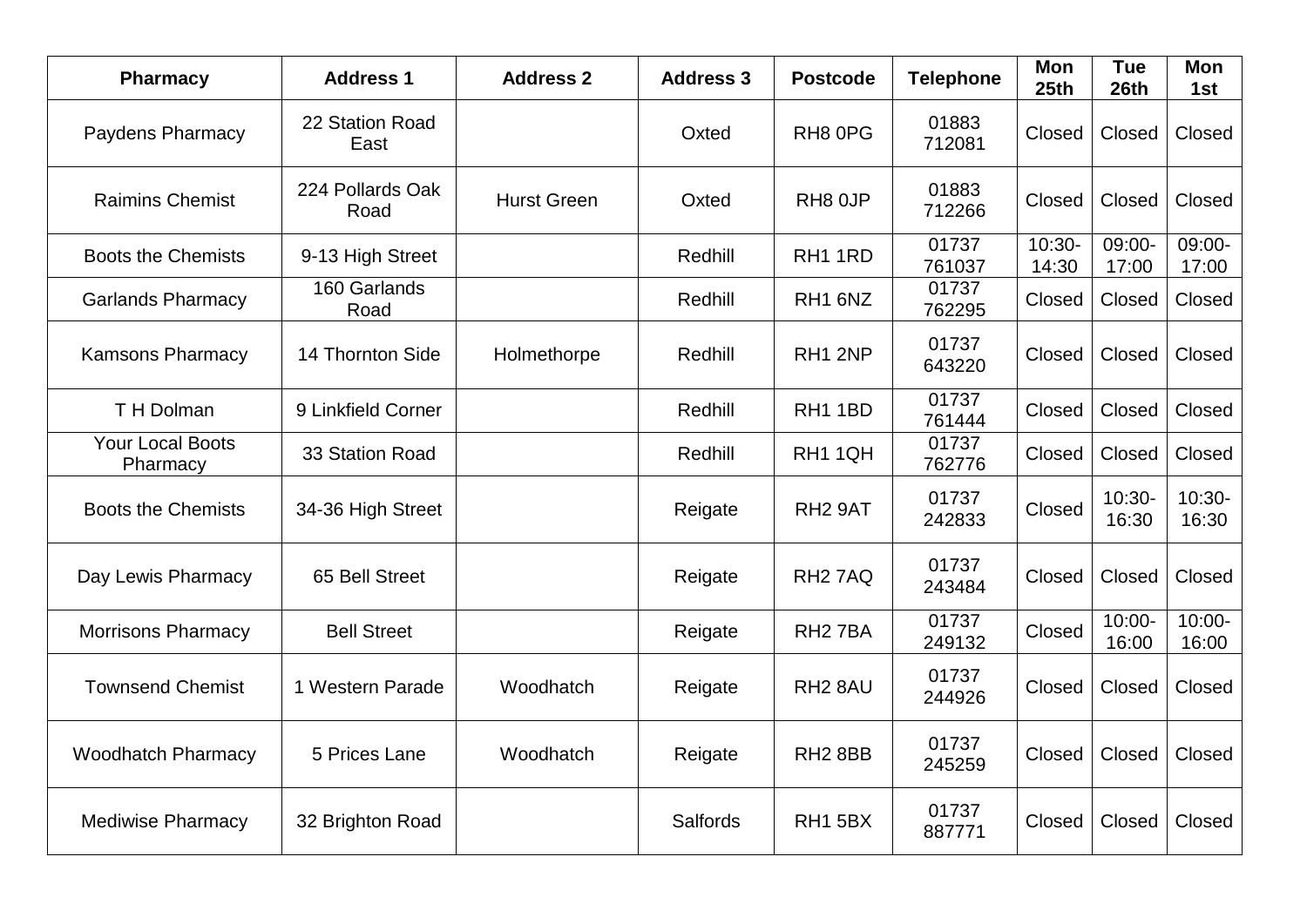| <b>Pharmacy</b>                        | <b>Address 1</b>                   | <b>Address 2</b>                          | <b>Address 3</b> | <b>Postcode</b>     | <b>Telephone</b> | <b>Mon</b><br>25th | <b>Tue</b><br>26th | <b>Mon</b><br>1st  |
|----------------------------------------|------------------------------------|-------------------------------------------|------------------|---------------------|------------------|--------------------|--------------------|--------------------|
| <b>Your Local Boots</b><br>Pharmacy    | <b>Villages Medical</b><br>Centre  | <b>Send Barnes Lane</b>                   | Send             | <b>GU23 7HN</b>     | 01483<br>222162  | Closed             | Closed             | Closed             |
| <b>Your Local Boots</b><br>Pharmacy    | 8 Kings Road                       |                                           | Shalford         | GU4 8JU             | 01483<br>561975  | Closed             | Closed             | Closed             |
| May & Thomson                          | 51 Dartmouth<br>Avenue             |                                           | Sheerwater       | <b>GU21 5PE</b>     | 01932<br>346186  | Closed             | Closed             | Closed             |
| <b>Trio Pharmacy</b>                   | 19-21 High Street                  |                                           | Shepperton       | <b>TW17 9AJ</b>     | 01932<br>225900  | Closed             | Closed             | Closed             |
| <b>Your Local Boots</b><br>Pharmacy    | 9 High Street                      |                                           | Shepperton       | <b>TW17 9AJ</b>     | 01932<br>223719  | Closed             | Closed             | Closed             |
| <b>Your Local Boots</b><br>Pharmacy    | 17 Thurlestone<br>Parade           | <b>High Street</b>                        | Shepperton       | <b>TW17 9AR</b>     | 01932<br>220328  | Closed             | Closed             | Closed             |
| <b>Smallfield Pharmacy</b>             | 2 Redehall Road                    |                                           | Smallfield       | RH <sub>6</sub> 9QL | 01342<br>844424  | Closed             | Closed             | Closed             |
| <b>Boots the Chemists</b>              | Unit 3,                            | <b>Two Rivers</b><br><b>Shopping Park</b> | <b>Staines</b>   | <b>TW18 4WB</b>     | 01784<br>455437  | Closed             | 08:30-<br>18:30    | $11:00 -$<br>17:00 |
| <b>Broadway Pharmacy</b>               | 3 Broadway,                        | <b>Kingston Road</b>                      | <b>Staines</b>   | <b>TW18 1AT</b>     | 01784<br>452813  | Closed             | Closed             | Closed             |
| <b>Hive Pharmacy</b>                   | 23 Edinburgh<br><b>Drive</b>       | Laleham                                   | <b>Staines</b>   | <b>TW18 1PJ</b>     | 01784<br>252962  | Closed             | Closed             | Closed             |
| Lloydspharmacy (Inside<br>Sainsbury's) | The Causeway                       |                                           | <b>Staines</b>   | <b>TW18 3AP</b>     | 01784<br>231309  | Closed             | 09:00-<br>17:00    | $10:00 -$<br>17:00 |
| <b>Sunset Pharmacy</b>                 | 165 High Street                    |                                           | <b>Staines</b>   | <b>TW18 4PA</b>     | 01784<br>452549  | Closed             | Closed             | Closed             |
| <b>Westlake Pharmacy</b>               | 63 Wheatsheaf<br>Lane              |                                           | <b>Staines</b>   | <b>TW18 2PG</b>     | 01784<br>451731  | Closed             | Closed             | Closed             |
| Herman Pharmacy                        | <b>St Davids Health</b><br>Centre, | Hadrian Way                               | Stanwell         | <b>TW197HT</b>      | 01784<br>247013  | Closed             | Closed             | Closed             |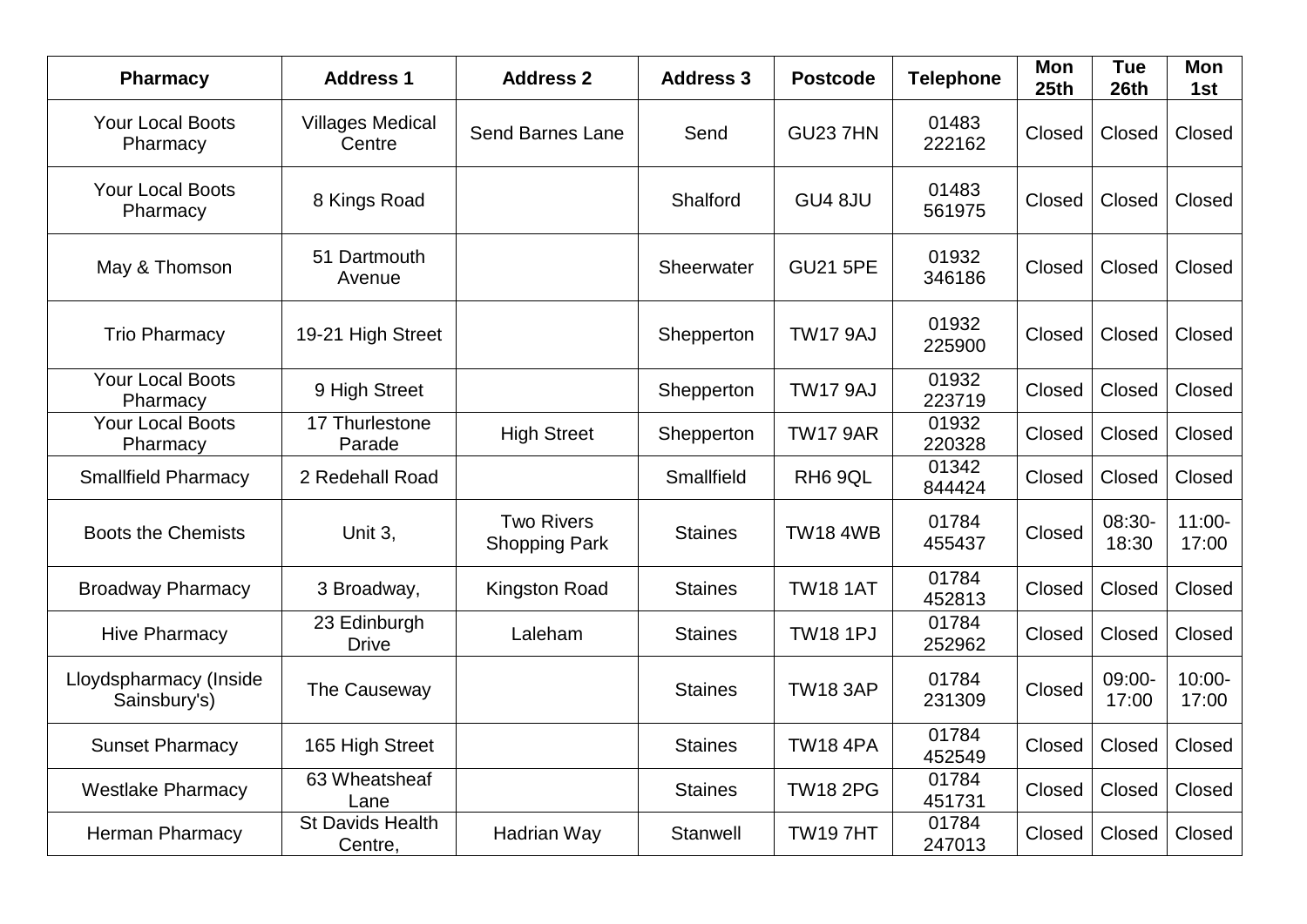| <b>Pharmacy</b>                     | <b>Address 1</b>                 | <b>Address 2</b>    | <b>Address 3</b>               | <b>Postcode</b> | <b>Telephone</b> | <b>Mon</b><br>25th | <b>Tue</b><br>26th | Mon<br>1st        |
|-------------------------------------|----------------------------------|---------------------|--------------------------------|-----------------|------------------|--------------------|--------------------|-------------------|
| Herman Pharmacy                     | 7 Trident House,                 | <b>Clare Road</b>   | Stanwell                       | <b>TW197QU</b>  | 01784<br>252411  | Closed             | Closed             | Closed            |
| <b>Tesco Instore Pharmacy</b>       | <b>Town Lane</b>                 |                     | Stanwell                       | <b>TW197PZ</b>  | 0345<br>6779018  | Closed             | Closed             | Closed            |
| Nima Chemist                        | 58 The Broadway                  |                     | Stoneleigh                     | <b>KT17 2HS</b> | 020 8393<br>2106 | Closed             | Closed             | Closed            |
| <b>Patsons Chemist</b>              | 66 Stoneleigh<br><b>Broadway</b> |                     | Stoneleigh                     | <b>KT17 2HS</b> | 020 8393<br>2342 | Closed             | Closed             | Closed            |
| Imagecraft Ltd                      | 54 Beverley<br>Parade            |                     | Sunbury                        | <b>TW16 6LG</b> | 01932<br>781354  | Closed             | Closed             | Closed            |
| Lloydspharmacy                      | 8 Avenue Parade                  |                     | Sunbury                        | <b>TW16 5HS</b> | 01932<br>782167  | Closed             | Closed             | Closed            |
| <b>Tesco Instore Pharmacy</b>       | <b>Staines Road</b><br>West      |                     | Sunbury                        | <b>TW167BB</b>  | 0345<br>6779647  | Closed             | Closed             | Closed            |
| Day Lewis Pharmacy                  | 20 Cross Road                    |                     | Tadworth                       | <b>KT20 5AD</b> | 01737<br>813130  | Closed             | Closed             | Closed            |
| Jubichem Ltd                        | 16 Shelvers Hill                 |                     | Tadworth                       | <b>KT20 5PU</b> | 01737<br>813131  | Closed             | Closed             | Closed            |
| <b>Walton Pharmacy</b>              | 12 Walton High<br><b>Street</b>  | Walton on the hill  | Tadworth                       | <b>KT20 7RT</b> | 01737<br>813251  | Closed             | Closed             | Closed            |
| <b>Thorkhill Pharmacy</b>           | 94 Thorkhill Road                |                     | <b>Thames</b><br><b>Ditton</b> | KT7 0UQ         | 02083<br>983008  | Closed             | Closed             | Closed            |
| <b>Your Local Boots</b><br>Pharmacy | 14 High Street                   |                     | <b>Thames</b><br>Ditton        | KT7 0RY         | 020 8398<br>1459 | Closed             | Closed             | Closed            |
| <b>Fittleworth Medical Ltd</b>      | Unit 2 Yew<br>Geenhills          | <b>Tilford Road</b> | <b>Tilford</b>                 | <b>GU10 2DY</b> | 0800<br>378846   | Closed             | Closed             | Closed            |
| Lloydspharmacy                      | 17 Station<br>Approach           |                     | Virginia Water                 | <b>GU25 4DW</b> | 01344<br>843169  | Closed             | Closed             | Closed            |
| <b>Boots the Chemists</b>           | 15-19 High Street                |                     | Walton on<br><b>Thames</b>     | <b>KT12 1DG</b> | 01932<br>220973  | Closed             | $10:30-$<br>16:30  | $10:30-$<br>16:30 |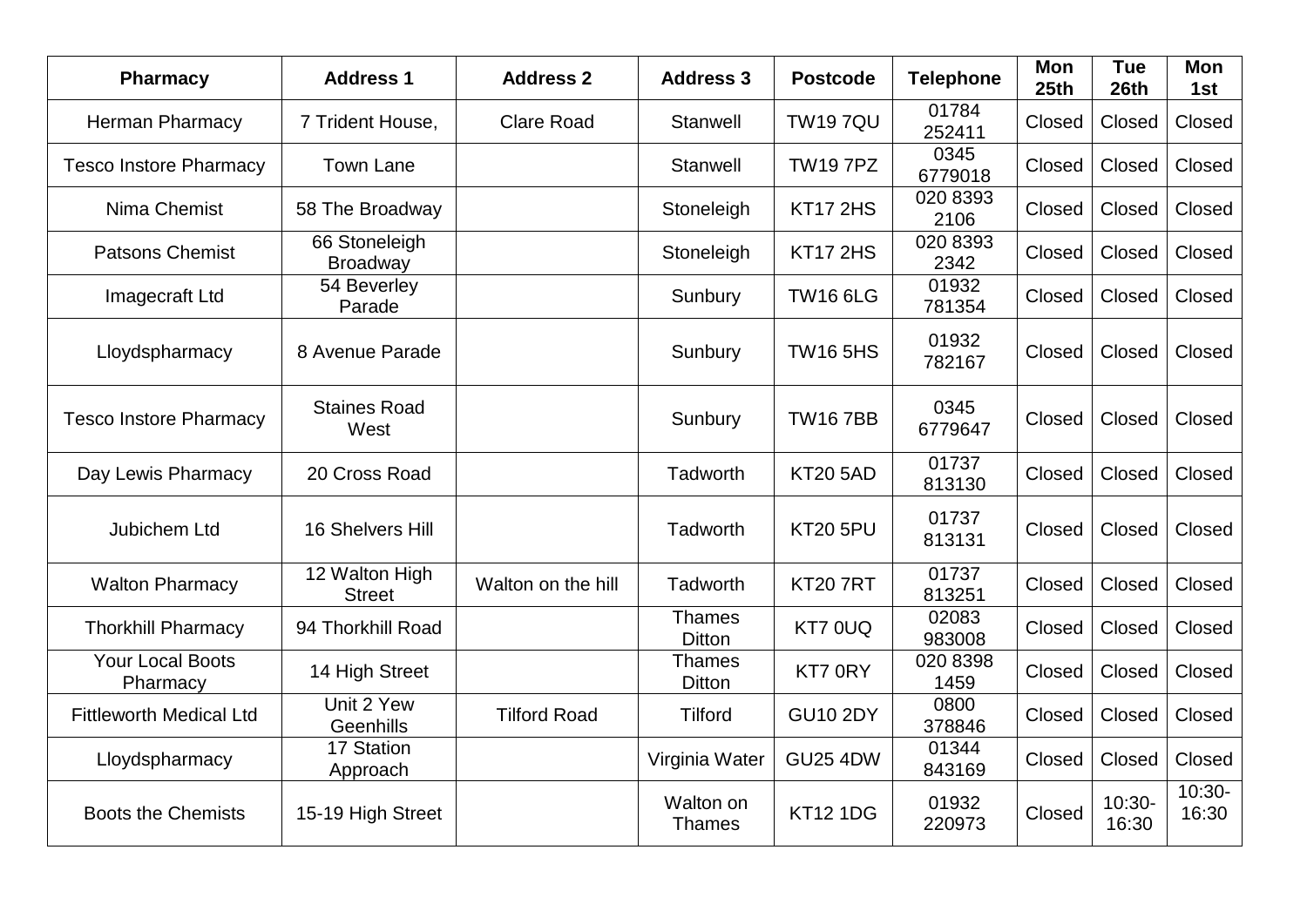| <b>Pharmacy</b>                        | <b>Address 1</b>               | <b>Address 2</b> | <b>Address 3</b>           | <b>Postcode</b> | <b>Telephone</b> | Mon<br>25th       | <b>Tue</b><br>26th | Mon<br>1st         |
|----------------------------------------|--------------------------------|------------------|----------------------------|-----------------|------------------|-------------------|--------------------|--------------------|
| <b>Cherrys Halfway</b><br>Pharmacy     | 87 Hersham Road                |                  | Walton on<br><b>Thames</b> | <b>KT12 1RJ</b> | 01932<br>220072  | $10:30-$<br>14:30 | Closed             | Closed             |
| <b>Courts Pharmacy</b>                 | 41 The Heart                   |                  | Walton on<br><b>Thames</b> | <b>KT12 1GH</b> | 01932<br>231572  | Closed            | Closed             | Closed             |
| <b>Goulds Chemist</b>                  | 48 Terrace Road                |                  | Walton on<br><b>Thames</b> | <b>KT12 2SD</b> | 01932<br>223505  | Closed            | Closed             | Closed             |
| <b>Herrisse Ltd</b>                    | 20 Hersham<br>Centre           |                  | Walton on<br><b>Thames</b> | KT12 4HL        | 01932<br>228667  | Closed            | Closed             | Closed             |
| Lloydspharmacy (Inside<br>Sainsbury's) | 53 New Zealand<br><b>Drive</b> |                  | Walton on<br><b>Thames</b> | <b>KT12 1AD</b> | 01932<br>220185  | Closed            | $10:00 -$<br>16:00 | $10:00 -$<br>16:00 |
| Philip J. Adams                        | 4 Hersham Green                |                  | Walton on<br><b>Thames</b> | <b>KT12 4HL</b> | 01932<br>221262  | Closed            | Closed             | Closed             |
| <b>Townsends Chemist</b>               | 7 Ambleside<br>Avenue          |                  | Walton on<br><b>Thames</b> | <b>KT12 3LJ</b> | 01932<br>231682  | Closed            | Closed             | Closed             |
| Lloydspharmacy (Inside<br>Sainsbury's) | 631 Limpsfield<br>Road         |                  | Warlingham                 | CR6 9DY         | 01883<br>623605  | Closed            | $10:00 -$<br>17:00 | $10:00 -$<br>17:00 |
| <b>Warlingham Pharmacy</b>             | 46-48 The Green                |                  | Warlingham                 | CR6 9NA         | 01883<br>626735  | Closed            | Closed             | Closed             |
| <b>Boots the Chemists</b>              | 14 Station<br>Approach         |                  | <b>West Byfleet</b>        | <b>KT14 6NG</b> | 01932<br>343965  | Closed            | Closed             | Closed             |
| <b>Cohens Chemist</b>                  | West Bylfeet<br>Health Centre, | Madeira Road     | <b>West Byfleet</b>        | <b>KT14 6DH</b> | 01932<br>351439  | Closed            | Closed             | Closed             |
| Lloydspharmacy                         | 13 Station<br>Approach         |                  | <b>West Byfleet</b>        | KT14 6NG        | 01932<br>345004  | Closed            | Closed             | Closed             |
| Anachem Pharmacy                       | 210 Chessington<br>Road        |                  | <b>West Ewell</b>          | <b>KT19 9XA</b> | 020 8393<br>1260 | $10:30-$<br>14:30 | Closed             | Closed             |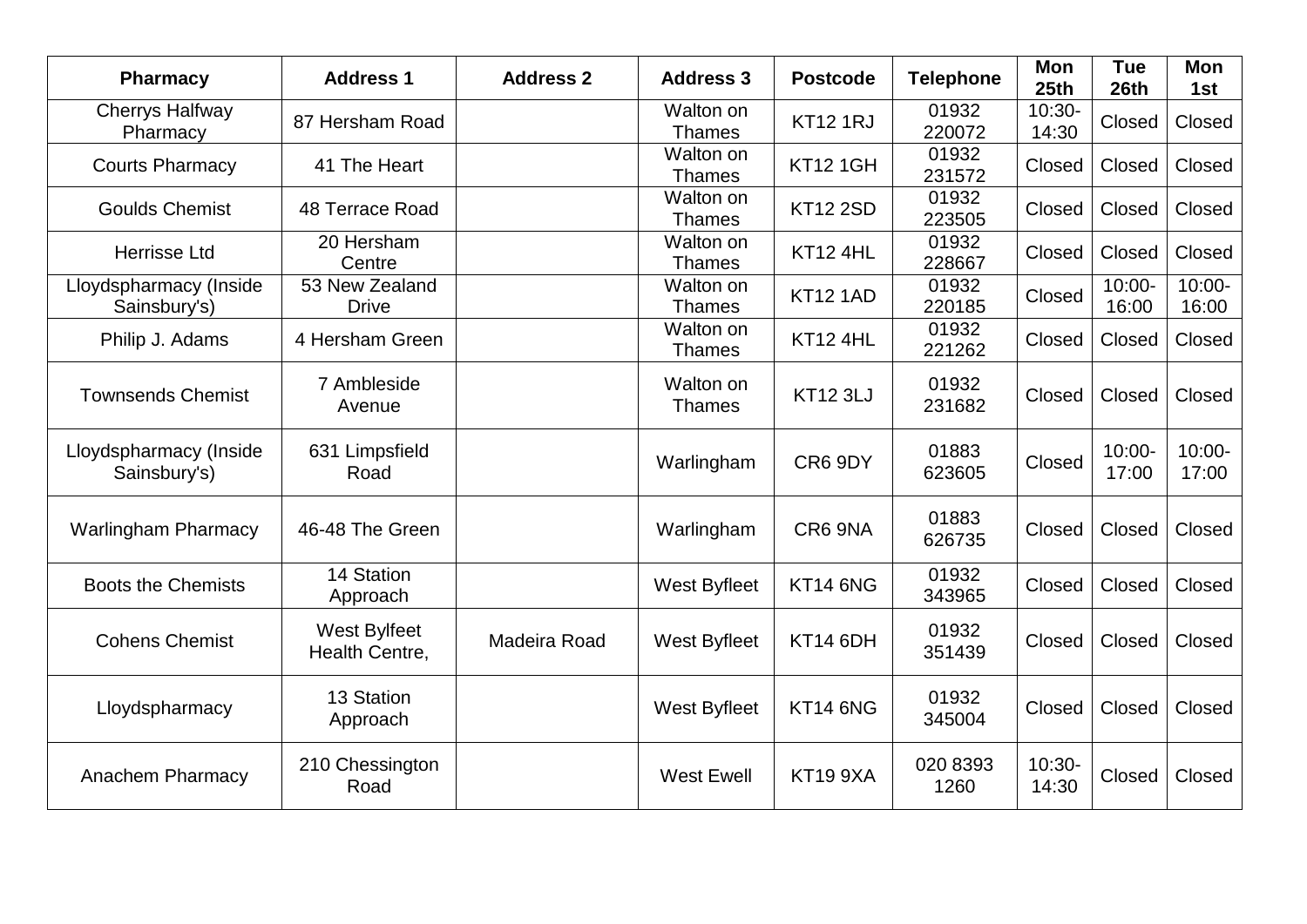| <b>Pharmacy</b>                | <b>Address 1</b>                           | <b>Address 2</b>      | <b>Address 3</b>    | <b>Postcode</b> | <b>Telephone</b> | Mon<br>25 <sub>th</sub> | <b>Tue</b><br>26th | Mon<br>1st         |
|--------------------------------|--------------------------------------------|-----------------------|---------------------|-----------------|------------------|-------------------------|--------------------|--------------------|
| <b>Courts Pharmacy</b>         | 500 Walton Road                            |                       | <b>West Molesey</b> | KT8 2QF         | 020<br>89799022  | Closed                  | Closed             | Closed             |
| <b>IPS Extemp Labs</b>         | 41 Central Avenue                          |                       | <b>West Molesey</b> | <b>KT8 2QZ</b>  | 020 8481<br>9720 | Closed                  | Closed             | Closed             |
| <b>Boots the Chemists</b>      | 27 High Street                             |                       | Weybridge           | <b>KT13 8AX</b> | 01932<br>842738  | Closed                  | $10:00 -$<br>16:00 | $10:00 -$<br>16:00 |
| <b>Church Pharmacy</b>         | 99 Queens Road                             |                       | Weybridge           | <b>KT13 9UQ</b> | 01932<br>842632  | Closed                  | Closed             | Closed             |
| Lloydspharmacy                 | 296 Woodham<br>Lane                        | New Haw               | Weybridge           | <b>KT15 3NT</b> | 01932<br>345454  | Closed                  | Closed             | Closed             |
| Lloydspharmacy                 | Weybridge<br>Hospital,                     | <b>Church Street</b>  | Weybridge           | <b>KT13 8DY</b> | 01932<br>854224  | Closed                  | Closed             | Closed             |
| <b>Oatlands Park Pharmacy</b>  | 126 Oatlands<br><b>Drive</b>               |                       | Weybridge           | KT13 9HL        | 01932<br>842171  | Closed                  | Closed             | Closed             |
| <b>Tesco Instore Pharmacy</b>  | <b>Barnes Wallis</b><br><b>Drive</b>       |                       | Weybridge           | <b>KT13 0XF</b> | 0345<br>6779090  | Closed                  | Closed             | Closed             |
| The Pharmacy                   | 20 Church Street                           |                       | Weybridge           | <b>KT13 8DX</b> | 01932<br>847868  | Closed                  | Closed             | Closed             |
| <b>Hobbs Pharmacy</b>          | 197 Godstone<br>Road                       |                       | Whyteleafe          | CR3 0EL         | 01883<br>622095  | Closed                  | Closed             | Closed             |
| Windlesham Village<br>Pharmacy | 20 Updown Hill                             |                       | Windlesham          | <b>GU20 6AF</b> | 01276<br>472224  | Closed                  | Closed             | Closed             |
| <b>Boots the Chemists</b>      | <b>Unit 24-26</b><br><b>Bandstand Mall</b> | <b>Peacock Centre</b> | Woking              | <b>GU21 6GB</b> | 01483<br>723494  | Closed                  | $10:00 -$<br>17:00 | $10:00 -$<br>17:00 |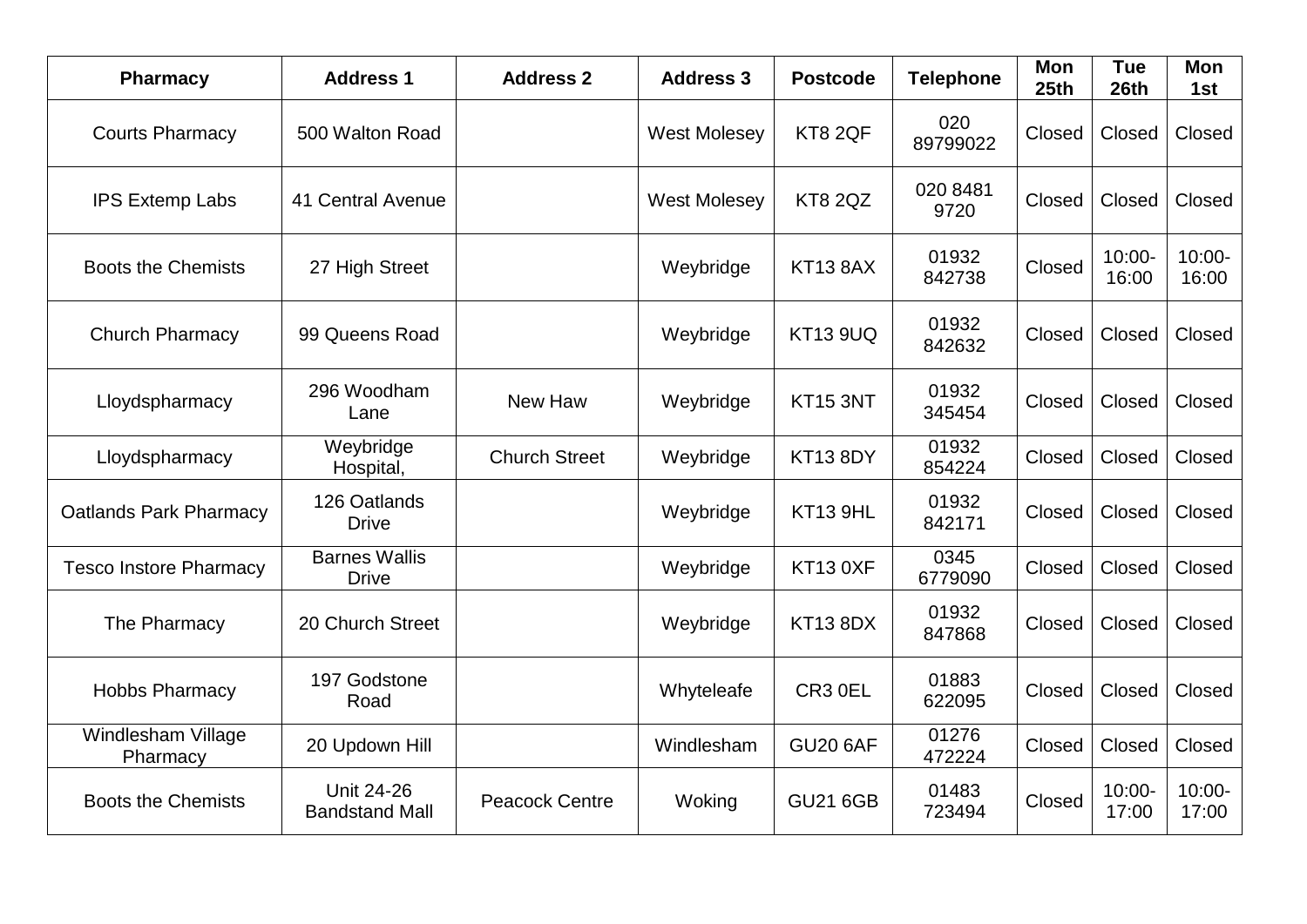| <b>Pharmacy</b>                        | <b>Address 1</b>                           | <b>Address 2</b>        | <b>Address 3</b> | <b>Postcode</b> | <b>Telephone</b> | <b>Mon</b><br>25th | <b>Tue</b><br>26th | <b>Mon</b><br>1st |
|----------------------------------------|--------------------------------------------|-------------------------|------------------|-----------------|------------------|--------------------|--------------------|-------------------|
| <b>Bridge Pharmacy</b>                 | 153 Maybury Road                           |                         | Woking           | <b>GU21 5JR</b> | 01483<br>760696  | Closed             | Closed             | Closed            |
| <b>Express Dispense Ltd</b>            | Unit 4, Woking<br><b>Business Park</b>     | <b>Albert Drive</b>     | Woking           | <b>GU21 5JY</b> | 01483<br>760237  | Closed             | Closed             | Closed            |
| Lloydspharmacy                         | 1/2 London House                           |                         | Woking           | <b>GU23 6AA</b> | 01483<br>225111  | Closed             | Closed             | Closed            |
| Lloydspharmacy                         | <b>Kingfield Road</b>                      | Kingfield               | Woking           | <b>GU22 9EH</b> | 01483<br>760565  | Closed             | Closed             | Closed            |
| Lloydspharmacy (Inside<br>Sainsbury's) | <b>Redding Way</b>                         | Knaphill                | Woking           | <b>GU21 2QT</b> | 01483<br>481694  | Closed             | $07:00-$<br>19:00  | $07:00-$<br>19:00 |
| <b>Pharmacy Link</b>                   | Unit 4, Wintonlea                          | Monument Way<br>West    | Woking           | <b>GU21 5EN</b> | 01483<br>715008  | Closed             | Closed             | Closed            |
| <b>Rowlands Pharmacy</b>               | 3 Gosden Road                              | <b>West End</b>         | Woking           | <b>GU24 9LH</b> | 01483<br>473714  | Closed             | Closed             | Closed            |
| <b>Rowlands Pharmacy</b>               | 12 Hermitage<br>Road                       | St Johns                | Woking           | <b>GU21 8TB</b> | 01483<br>762241  | Closed             | Closed             | Closed            |
| <b>Your Local Boots</b><br>Pharmacy    | 34 Guildford Road                          |                         | Woking           | <b>GU22 7QQ</b> | 01483<br>770900  | $11:00 -$<br>13:00 | 09:00-<br>18:00    | 09:00-<br>18:00   |
| <b>Your Local Boots</b><br>Pharmacy    | <b>York House</b><br><b>Medical Centre</b> | <b>Heathside Road</b>   | Woking           | <b>GU22 7XL</b> | 01483<br>714571  | Closed             | Closed             | Closed            |
| Your Local Boots<br>Pharmacy           | 8 Bampton Way                              | <b>Goldsworth Park</b>  | Woking           | <b>GU21 3LG</b> | 01483<br>726383  | Closed             | Closed             | Closed            |
| <b>Rowlands Pharmacy</b>               | <b>Fairlands Medical</b><br>Centre         | <b>Fairlands Avenue</b> | Worplesdon       | GU3 3NA         | 01483<br>237670  | Closed             | Closed             | Closed            |